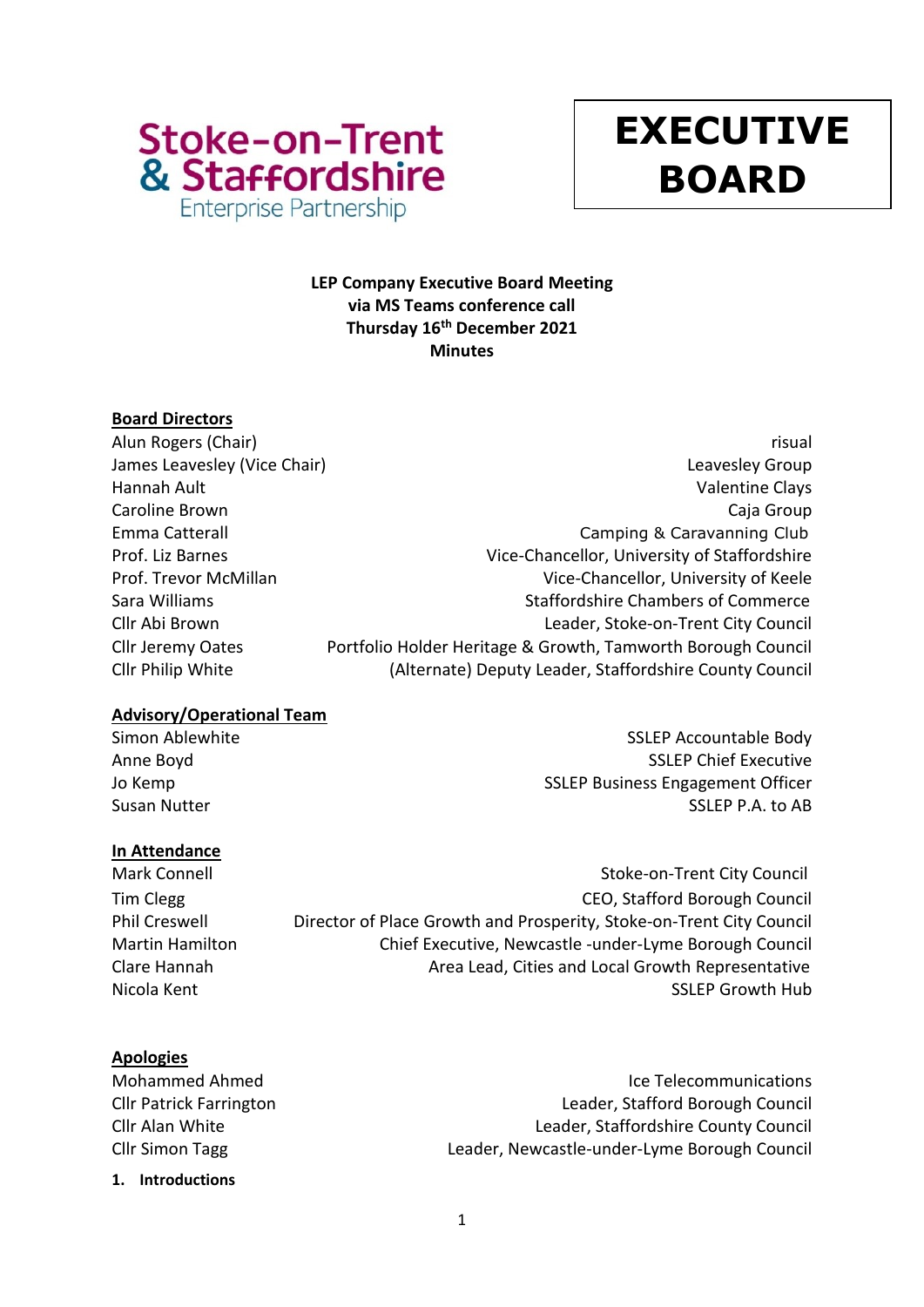The Chair welcomed everyone to the meeting.

**SA** confirmed that the meeting was quorate.

# **2. Apologies**

These were noted, as above.

## **3. Declarations of Interest**

None.

# **4. Notes of the previous meeting and matters arising**

Minutes were agreed as an accurate record.

### **5. Chair's Update and Delegated Decisions**

- Mandy Thorn, of the Marches LEP, has been appointed as Chair of West Midlands LEP. AR is Vice Chair.
- The Midlands Connect conference was successful & also a good opportunity to build our brand & relationships within the region. AR chaired a round table panel session on EVs & met Sir John Peace.
- SAP Chair appointment is confirmed as Martin Jones.
- LEP Scrutiny preparation is done. The session is in January & will be hosted by Staffordshire County Council.
- The Stafford Western Access Route (SWAR) official opening occurred last month. It is a fantastic route which should ease traffic & help Stafford. Hopefully the EVLR is close to finishing soon.
- Au revoir Liz Barnes There was a great event last month to celebrate LB leaving the University & thus she is leaving us now. Her contribution to the area & LEP/SAP has been great & the Chair gave a 'massive thank you'. LB added how much our LEP has moved forward under AR's leadership & added that it had been 'a delight' to lead on SAP, Future Workforce & Growing Business. Thanks to all were expressed & for the flowers from LEP. Various messages from Board members were posted up in the online chat. **JL** verbally thanked LB for her time & education when he joined Board. Her advice will be missed.

# **6. CEO's update**

**AB** advised that the CEO report was submitted to the Board, as a pre-Board paper, but added the following narrative;

- Thanks were expressed to LB.
- The SITREP survey questionnaire is underway, thanks to the feed in from LEP board members & other personnel within the LAs. Road testing is underway with approx. 50 completed in the past week. The results will inform an adaptation of this to roll out in Jan/Feb 2022. The aim is for 400-500 responses per month, for 2 months, thus providing a holistic view for the eventual SITREP.
- Capital investment projects continue, with some challenges over rising costs & viability of suppliers. Particular thanks were expressed to Sharon Palphreyman & SA for their efforts in keeping contracts moving.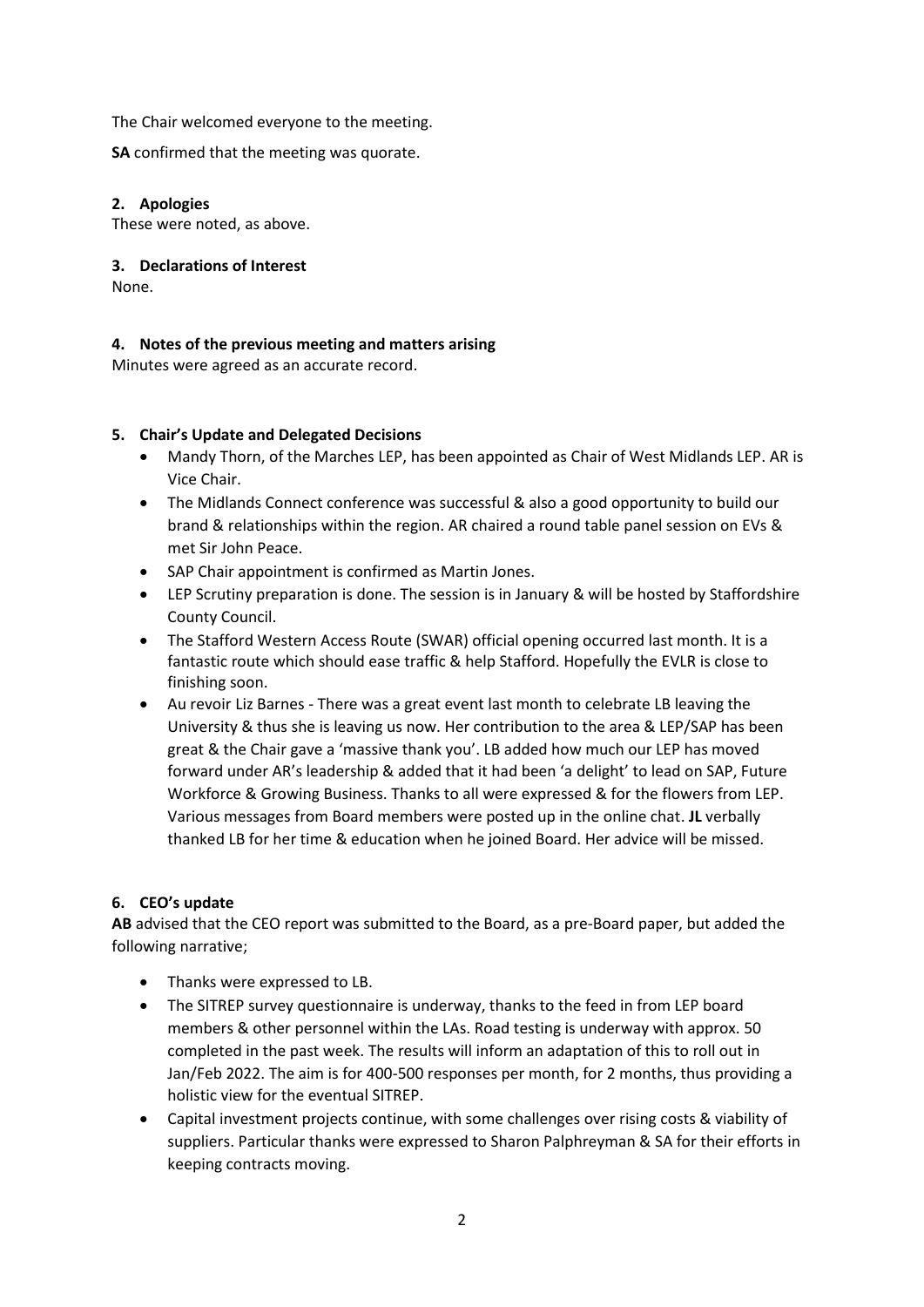- We continue to champion Stoke & Staffordshire through strategic engagement with Midlands Engine/LEP Network/Peers/ Government.
- DIT have launched new strategy and decided to take any associated staff in-house to ensure that end-to-end provision is managed. Growth businesses tend to be exporters, so we need to work closely to ensure such businesses receive adequate support and seamless referrals. This is a national strategy, but we should consider one at local level to contribute into national thinking. This can be developed for discussion in detail in the New Year.
- Thanks to our partners who have continued to engage & support over the past few months.
- Tribute was paid to our LEP team who remain committed in uncertain times

Questions or comments were invited. None were forthcoming.

#### **7. LEP Review**

**AB** updated the Board that the national review is still awaited. The Levelling-Up paper, due today, has been delayed until January 2022, so there is still no written certainty, whilst media comments abound. Yesterday the LEP Network met with Kwasi Kwarteng & the note from the networks chair following this meeting was read out to the Board as follows.

*Subject: LEP Network Meeting: Rt Hon Kwasi Kwarteng MP & Neil O'Brien MP 15th December 2021*

#### *Dear Chairs/CEOs*

*We wanted to circulate a short note to report back on our meeting with Rt Hon Kwasi Kwarteng MP and Neil O'Brien MP this morning. In short, it was a very positive conversation with Ministers recognising the value we are adding and the 'fantastic things' LEPs have made happen by bringing the business perspectives. While greater detail and confirmation will follow in the Levelling Up White Paper, the Secretary of State confirmed that LEPs will have a role going forward. They both stressed their respect and appreciation for our work and that this view was also shared by SoS DLUHC who is equally committed to LEPs having a future role in Levelling Up.* 

*Ministers and officials pointed to the detail that had come out of the LEP Review, which had led to a far greater understanding and appreciation of the role we play, and wanted to extend their thanks to those who had given so much time to that work, while also recognising the challenges the extended period of uncertainty had brought. Once the White Paper is out, we will work quickly and closely together on moving to the next phase. Officials highlighted the comments of the DLUHC SoS around strengthening the democratic institutions and would want to work with us post White Paper on what that looks like, again building on the work of the LEP Review. In discussion, it was also clarified that given the variety of existing local governance structures "it is not a one size fits all approach", which again points to the need for far greater collaborative working going forward. SoS BEIS made a commitment for greater engagement with Ministers alongside that. We await the publication of the White Paper and stand ready to work with officials on the next phase for LEPs.*

*We will also be revisiting the material from the review working groups and determining what our preparatory steps should be so that we are ready to continue to shape our future agenda.*

 $\downarrow$ 

MALiway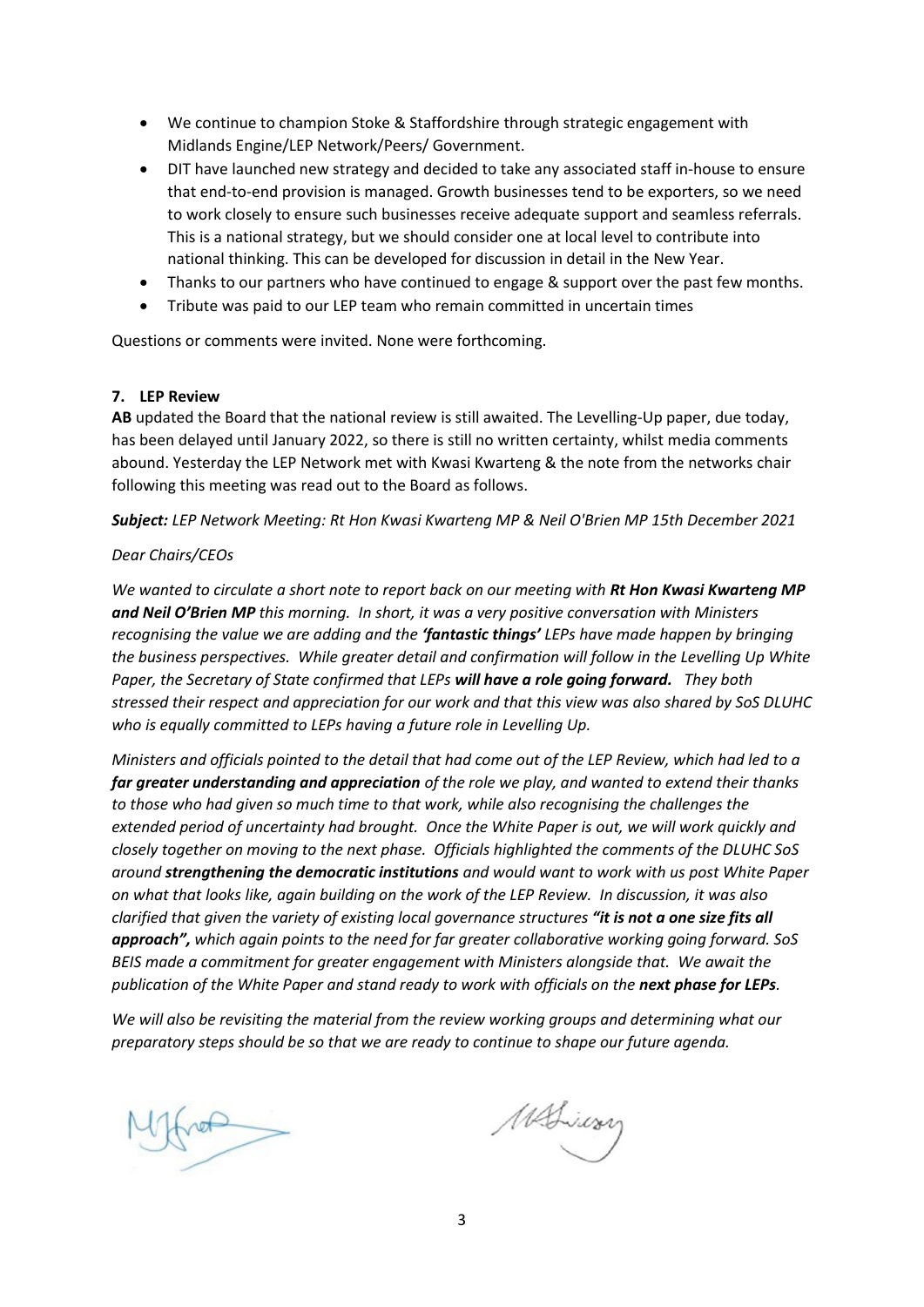**Mark Bretton**

**Chair**

**Mark Livesey Chief Executive**

There is a further LEP Network meeting on Monday, to reflect on continuing comms for LEPs, as we need to understand what our future role might be.

**AR** added that we will act promptly on January's paper & re-architect our LEP swiftly then.

#### **8. SPMG**

**JL** updated:

The group needs another LA authority to ensure quoracy. Please nominate to JL & AB.

Also, approval of the decision for Chatterley Valley for enterprise is needed. **SA** confirmed that this is a governance piece. SPMG has approved it, but it requires ratification by the Board today. This aims to re-invest monies & rates to enable developments to happen.

**TMc** stated that it is a good paper & the site is important but asked for clarification about whether something had previously been agreed & therefore that the money isn't being double counted. **SA** confirmed that is has been previously approved for the Ceramic Valley, but that this is site specific for Chatterley Valley.

No challenge, therefore **approved.**

#### **9. Delegated Project sub-group update**

**JL** advised that risks have not changed, however there is progress thanks to allowing the agility of this delegated sub-group of himself, AR & MA.

Drakelow bridge is needed & desired. He & SP attended a good meeting with D2N2 in which he emphasised that we don't have the flexibility to keep this GBF money in the pot. Agreement & documentation is required swiftly, as previously agreed. A January deadline has prompted approx. 95% of the outstanding information, so we should be in position to transfer the £5m contribution soon.

There is an additional SPMG meeting scheduled for 21/12 to discuss Blythe Park, which is still a red on the RAG rating. Principally the LEP wanted to provide sufficient funds for housing & commercial enterprise at this site, which has not changed. The issue was over a change in scheme design from roundabouts to traffic light junction. A new design has been suggested & sent to Hatch for appraisal, which we hope will happen quickly so funds can be confirmed in line with the amended design.

#### **10. A&F Committee**

**EC** provided an update in MA's absence. The last meeting was on 8th December. JL has already raised some of the issues discussed from an SPMG point of view.